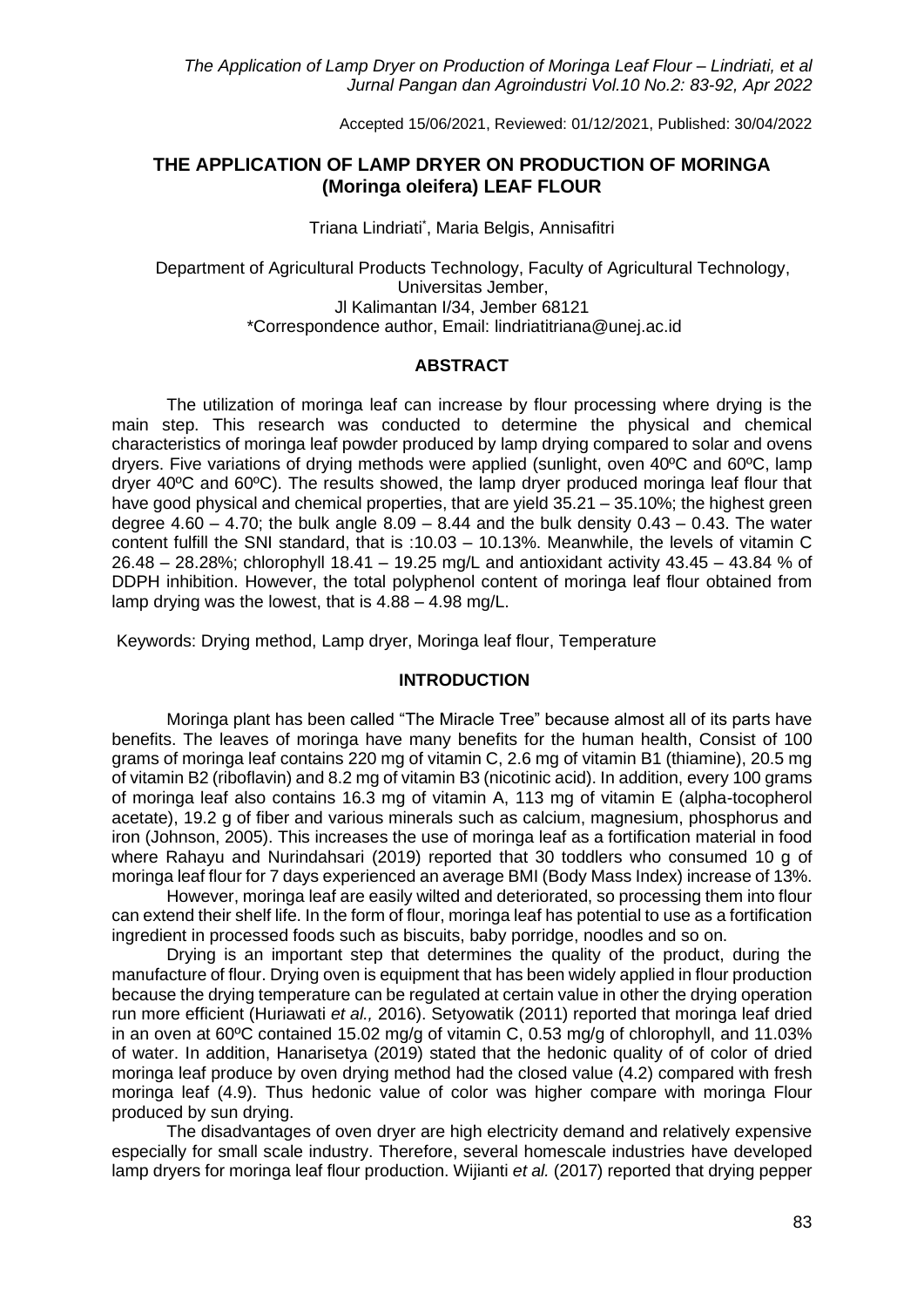using an incandescent lamp as a heat source can reduce water content up to 12%. Zahro et al. (2009) also stated that the used of incandescent lamps in drying temulawak produced a brighter color and the drying process run faster than used sun dryer. The advantages of lamp dryer over oven and sun dryer are low electricity demand and cost and also can be done continuously without depend on the weather (Chandra and Witono, 2018).

Temperature is one of the factors that can affect the drying process. Different temperatures in drying will cause different drying times wherein the higher the temperature, the faster the drying time and vice versa (Leviana and Paramita, 2017). Other studies also mention that drying temperature will affect the physical and chemical characteristics of flour (Rizal *et al.,* 2013; Lisa *et al.,* 2015). This study aims to determine the physical and chemical properties of moringa flour prepared with a lamp dryer compared to sun drying or oven drying. The temperatures in the lamp dryer and oven are varied (40 $\degree$ C and 60 $\degree$ C). The results of this study are expected can give information for homescale industry that uses lamps drying to prepare moringa leaf flour.

### **METHODOLOGY**

#### **Materials**

The main material used in this study were moringa leaf that were obtained from mumbul garden, Jember, East Java. The leaves were picked five stalks from the shoots. The materials used for the chemical analysis were technical ethanol, DPPH, Follin-cialceteu reagent, Na<sub>2</sub>CO<sub>3</sub> (Merck), aquades, starch, 0.1 N iodine, aluminum foil.

### **Equipment**

The equipment used in this research were: drying oven (regulating oven, selecta), analytical balance (analytic plus 310, ohaus), color reader (Minolta, CR-400), measuring cup, glass funnel, erlenmeyer, burette (pyrex), ruler, magnetic stirrer (Ika, C-MAG HS7), centrifuge (Yenaco, YC-1180), spectrophotometer (Thermo Scientific), Vortex (Thermo Scientific), lamp dryer with the design in Figure 1.



Figure 1. The design of lamp dryer apparatus (A: thermometer; B: lamp; C: air circulation; D: tray)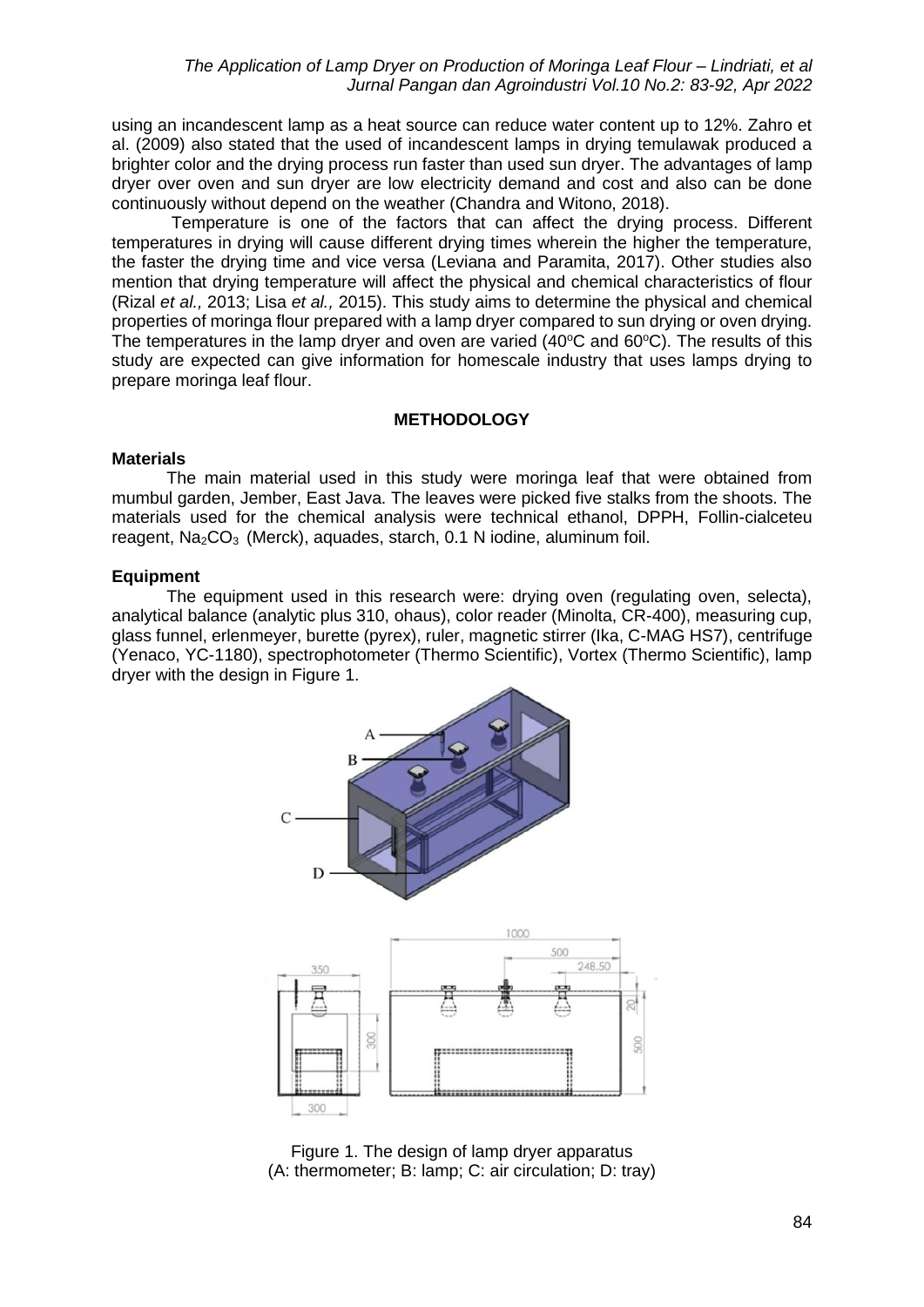### **Research Design**

There were five samples in this study that were P0 (moringa leaf flour produced by sun drying), P1 (moringa leaf flour produced by oven drying 40ºC), P2 (moringa leaf flour produced by oven drying 60ºC), P3 (moringa leaf flour produced by lamp dryer 40ºC), and P4 (moringa leaf flour produced by lamp dryer 60ºC). The evaluated parameters in this study were yield (AOAC,1995), color intensity (green degree; colour reader), bulk angle (Priastuti *et al.,* 2016), bulk density (Okaka and Potter, 1979), moisture content (Okaka and Potter, 1979), vitamin C content (iodine titration), chlorophyll content (Fajri *et al.,* 2018), antioxidant activity (Burda and Oleszek, 2001) and total polyphenols (Conde *et al., 1997)*

# **Research Description**

### **Moringa Leaf Flour Producion**

The production of moringa leaf flour begun with the process of separating the leaves from the stems and then removed the damaged and yellow leaves. The cleaned moringa leaves then washed to remove dirt such as dust and soil. The moringa leaf put into a baking sheet and then flattened with a thickness of approximately 1 cm in other the drying process run more effective. The drying of moringa leaf was carried out using a Selecta oven and a lamp dryer Figure 1. The lamps used in the design of Figure 1 are a 40-watt incandescent lamp (Philips) for 40 $\degree$ C and a 100-watt incandescent lamp (Philips) for 60 $\degree$ C. Drying was carried out until the dried moringa leaf can be broken, namely 6 hours at 60ºC, 8 hours at 40ºC and 7 hours for sundrying. The dried moringa leaves were mashed using a food processor then were sifted using an 80 mesh sieve.

### **Research Method**

This research is an experimental study in which the analysis and samples preparation was carried out in a laboratory using randomized block design. The one factorial design was used wherein the factor was drying method. There are three repetitions and then the result of parameters measurement analyzed by data processing methods.

# **Analysis Procedure**

### **The analysis procedure of yeild**

The yield was measured according to the AOAC (1995). The yield was calculated by the following formula:

Yeild  $(%)$ The weight of flour after sieving  $x 100\%$ Innitial weight of leaves

### **The analysis procedure of green degree (a)**

The green degree was measured using a color reader (Minolta, CR-400) wherein the observed parameter was a<sup>\*</sup>. The a\* value indicates the level of green to red with a range number of -80 to 100.

### **Bulk angle**

The measurement of bulk angle refers to Priastuti et al. (2016). A sample of 10 g of moringa leaf flour was dropped at a height of 15 cm through a funnel on a flat surface (white paper). The height is calculated from the bottom of the funnel. The formed pile then was measured for the diameter and height.The formula for determining the bulk angle is as follows:

Bulk angle (°) = 
$$
\arctan \frac{2t}{dt}
$$

Information: t : height, dl : diameter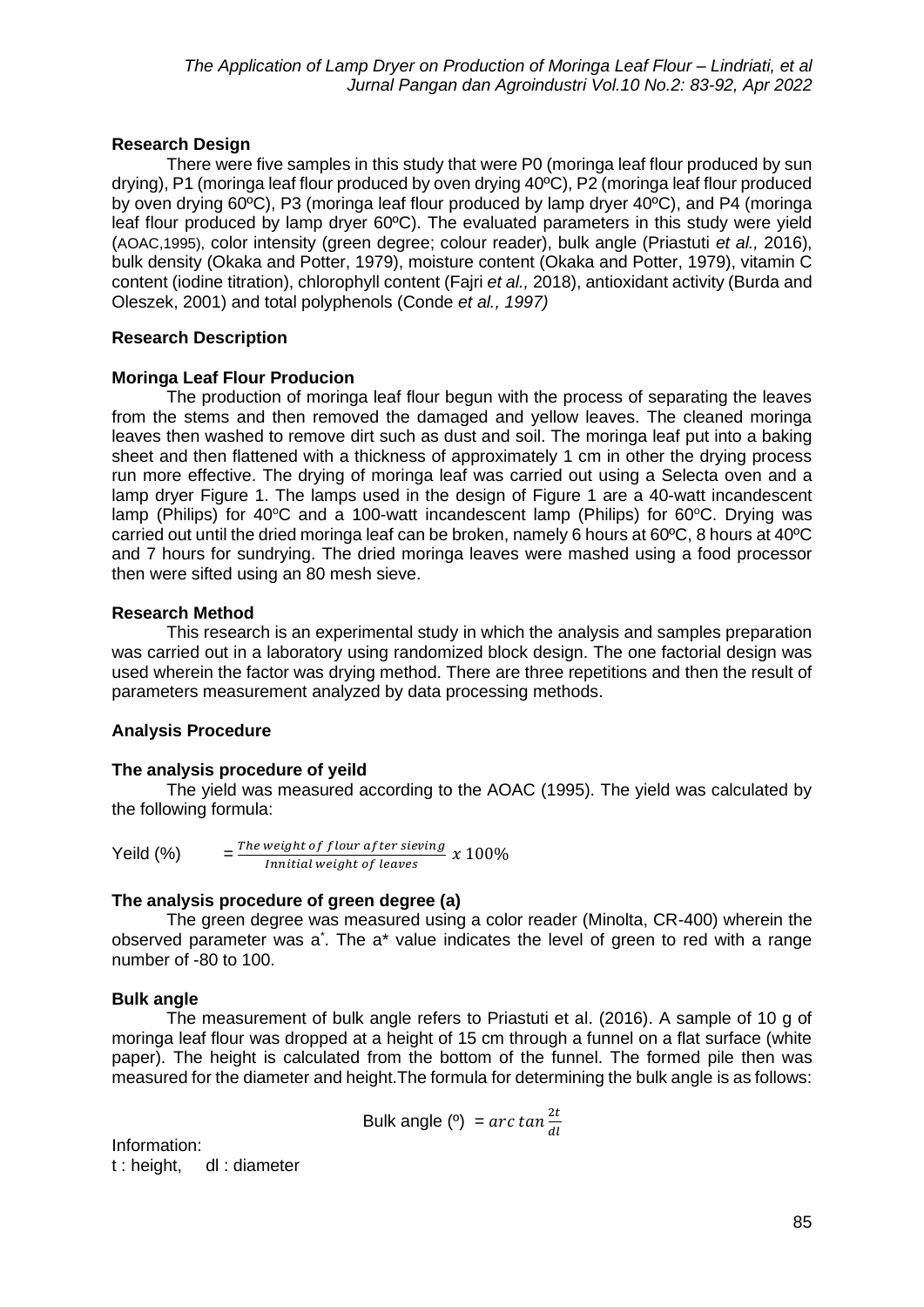### **Bulk Density**

Bulk density measurement refers to Okaka and Potter (1979). The sample was weighed 10 g, then the sample was put into a 100 ml measuring cup. The bulk density was calculated by the following formula:

Bulk density  $(g/ml) = \frac{weight(g)}{g}$ volume (ml)

### **Moisture Content**

The measurement of moisture content refers to AOAC (1995). A 2 grams sample was put into a cup whose weight has been measured. Previously, drying procedure to ensure the cup was heated in 100ºC oven for 24 hours. The moisture content was calculated by the following formula:

Moisture content  $(\%) = \frac{initial \ weight - final \ weight}{comm \ weight}$  $\frac{m_{\text{e}}}{x}$  ample weight  $\frac{m_{\text{e}}}{x}$  to  $100\%$ 

# **Vitamin C Concentration**

The vitamin C content of moringa leaves flour was determined using the iodine redox titration. 0.5 g moringa leaf was extracted in 30 ml of distilled water. The filtrated was separated using centrifuge for 10 minutes at a speed of 3,000 rpm. This extraction process was carried out three times for maximum results. The filtrate was added with distilled water until 100 ml. 5 ml of filtrate was put into an erlenmeyer and added with 2 ml of 1% starch and 20 ml of distilled water and then shaken until homogeneous. The sample solution was titrated using 0.01 N of iodine until a blue color was formed. This titration was repeated three times. Vitamin C levels can be calculated using the following formula:

Vitamin C content (%) = 
$$
\frac{VI \times (\frac{Vt}{Vf}) A}{W} \times 100\%
$$

Keterangan :

- VI : volume of iodine
- Vt : volume of total filtrate
- Vf : volume of filtrate had been used
- A : equivalence of  $I_2$  to vitamin C
- W : weight of sample

# **ChlorophyllCcontent**

The measurement of chlorophyll content refers to Fajri *et al.,* (2018). The resulting filtrate was added with ethanol reach to 50 ml. The absorbance of moringa leaves filtrate was measured in the range of wavelengths 649 and 665 nm lengths. Chlorophyll content was calculated using the following formula:

Chlorophyll content =  $20 \times A_{665} - 6,1 \times A_{649}$ 

# **Total Polyphenol**

The measurement of total polyphenols refers to Conde *et al.* (1997) used the follincialceteu method. The absorbance of solution was measured at a wavelength of 765 nm. The absorbance value was used to make a standard curve for gallic acid so that the equation  $Y=$ 0.337x-0.354 was obtained. The formula used to determine the total polyphenols was as follows:

Total polyphenol =  $\frac{absorbans+0,354}{0,337}$ 

# **Antioxidant Activity**

The measurement of antioxidant activity refers to Burda and Oleszek (2001) using the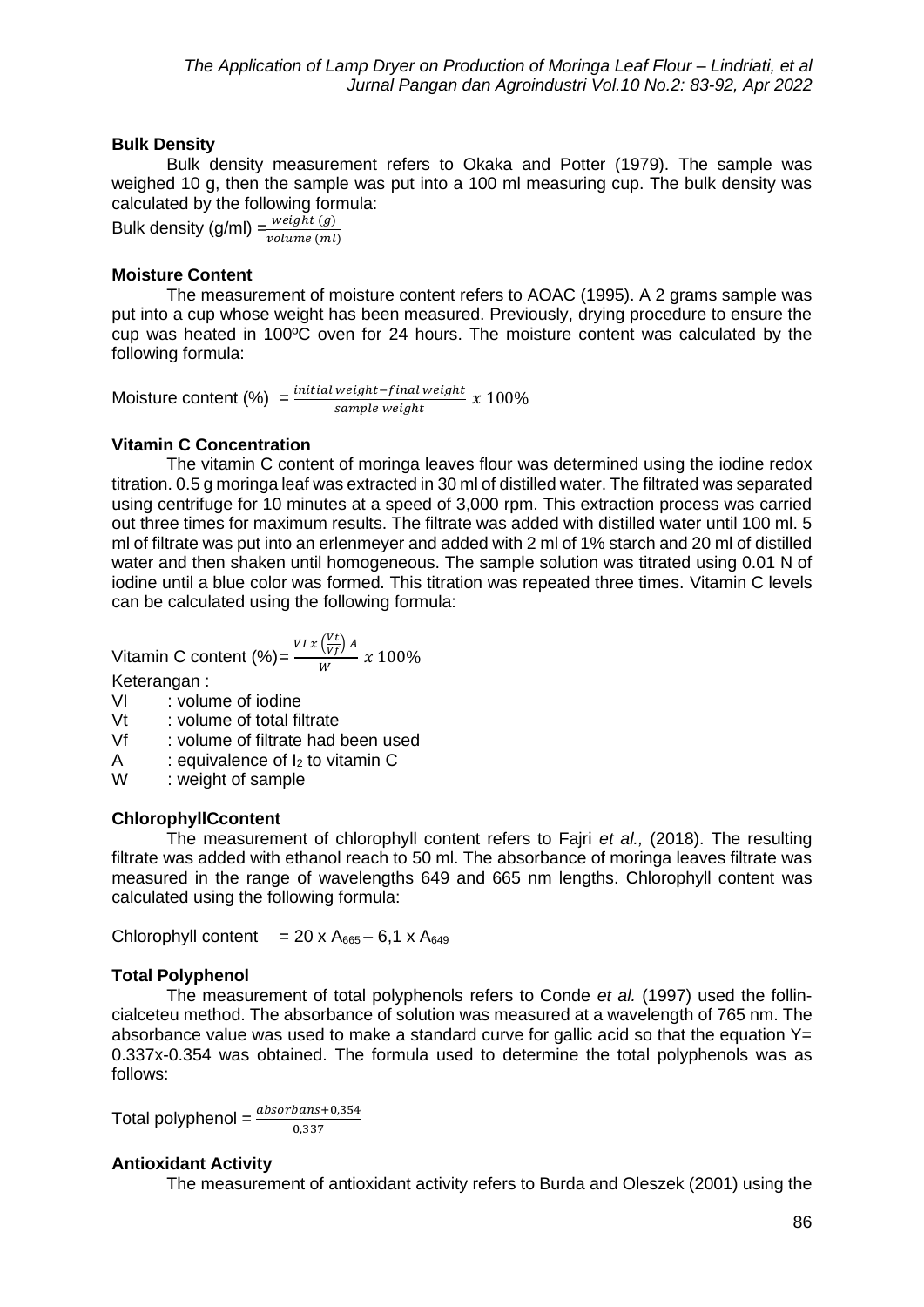DPPH method. The absorbance of the solution was measured at a wavelength of 517 nm. Antioxidant activity was measured using the following equation:

Antioksidant activity = 
$$
\frac{abs.blanko - abs.sampel}{abs.blanko} \times 100\%
$$

#### **Data Analysis**

The data obtained from the research were analyzed using completely randomized design wherein minitab v 14 was used. Then the result was displayed in the form of a table which was then discussed according to the literature.

### **RESULTS AND DISCUSSION**

### **1. Results of the Physical Properties Measurement**

The results of physical properties/parameters observations in this study are presented in Table 1.

|  |  |  |  |  |  | Tabel 1. The result of yield, green degree, bulk degree and bulk density measurement |
|--|--|--|--|--|--|--------------------------------------------------------------------------------------|
|--|--|--|--|--|--|--------------------------------------------------------------------------------------|

| <b>Samples</b>                             | Yeild (%)        | Green            | <b>Bulk degree</b> | <b>Bulk</b>       |
|--------------------------------------------|------------------|------------------|--------------------|-------------------|
|                                            |                  | degree (a)       | /ግ                 | density(g/ml)     |
| Po (sun dried moringa leaf<br>flour)       | $37.3 \pm 0.6$ b | $-2.2 \pm 0.1$ c | $8.8 \pm 0.1$ c    | $0.43 \pm 0.01$ a |
| P1 (40°C oven dried moringa<br>leaf flour) | $35.2 \pm 0.9 a$ | $-3.6 \pm 0.1$ b | $8.1 \pm 0.1$ a    | $0.44 \pm 0.01$ b |
| P2 (60°C oven dried moringa<br>leaf flour) | $34.9 \pm 1.0 a$ | $-4.6 \pm 0.3 a$ | $7.9 \pm 0.1$ a    | $0.44 \pm 0.01$ b |
| P3 (40°C lamp dried moringa<br>leaf flour) | $35.2 \pm 0.9 a$ | $-4.6 \pm 0.1 a$ | $8.4 \pm 0.1$ b    | $0.43 \pm 0.01$ a |
| P4 (60°C lamp dried moringa<br>leaf flour) | $35.1 \pm 0.7$ a | $-4.7 \pm 0.1$ a | $8.1 \pm 0.1$ a    | $0.43 \pm 0.01$ a |

### **Yeild (%)**

The yield is the ratio between weight of product to raw materials. Table 1 showed the yield value of samples which is ranging from 34.91% to 37.33%. The water content is the main factor that affected to the yield value. Sample P0 has the highest yield value because the sample was dried using sunlight. According to Winangsih and Parman (2013), The sun drying temperature usually ranged from 30-35ºC that result in the evaporation of free water is not optimal. The other disadvantages of sun drying is uncontrolled environmental due to being in an open space..

Table 1 shows that the yield values of oven dried and lamp dried samples (P1, P2, P3 and P4) were not significantly different, whereas the  $40^{\circ}$ C of lamp dried sample was the highest and  $60^{\circ}$ C oven dried sample was the lowest. This shows that the lamp dryer that was designed in this study was able to evaporate water almost the same as the oven dryer. The differences in yield of that two drying methods is only 0.02 for 40ºC and 0.195 for 60ºC. The difference in yield can be caused by the different of environmental conditions due to differences in the equipment design. In addition, the lamp dryer in this study was not equipped with a temperature sensor. According to Tamaheang *et al.* (2017), the uncontrolled drying temperature affected the evaporation process result in high water content of product.

### **Green Degree (a)**

The color of flour is one of important parameters that can affect the results in quality of foodstuffs especially the preferences of consumer. The color evaluated in this study is the green degree (a). The lower of a value, result in more intensive of green color.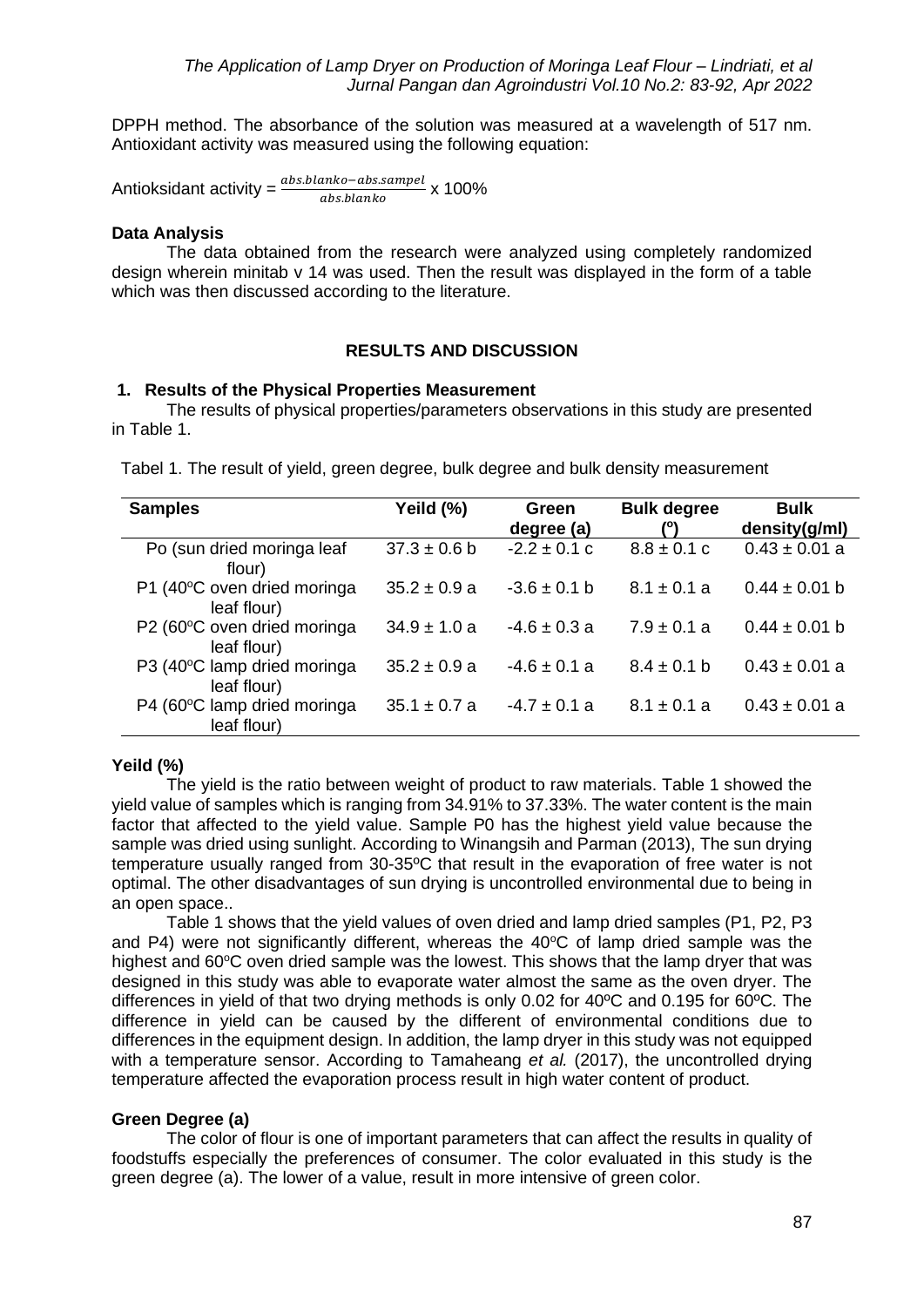The data in Table 1 shows that sun dried sample has the lowest green degree, while the highest value is  $60^{\circ}$ C lamp dried sample which is not significantly different with  $60^{\circ}$ C oven dried and 40°C lamp dried samples. The results show that the lamp dryer can produce the higher green degree than oven dried moringa leaf. Thus can be concluded that lamp dryer designed in this study can preserved the green color of moringa leaf.

The change of color happened because the degradation of chlorophyll. The sunlight can cause the green color to fade due to the presence of ultraviolet in sunlight. The present of ultraviolet wave causes photochemical reactions that make the chlorophyll pigment unstable and degrade (Rohmat *et al.,* 2014).

Changes of color in moringa leaf flour can also be influenced by the presence of other compounds such as polyphenols. Moringa leaf flour also contains polyphenolic compounds which will be oxidized due to the presence of oxygen that result in the brown color of the material (Nirmala, 2019). These things are likely contribute to the green degree decrease of sun dried and 40°C lamp dried samples.

### **Bulk Degree (º)**

Bulk angle is the angle performed between the slope side of the flour that is poured and the flat plane. Table1 shows the result of bulk angle measurement wherein sample P0 has the highest value. Samples P2 has the lowest value that was not significantly different to P1 and P4. Sample P3 has the significant higher value than P2, P1 and P4. Bulk angle measurement data obtained from this study were in line with water content data. The bulk angle of flours can be influenced by several factors, one of which is water content (Syah *et al.,* 2013). Mwithiga and Sifuna (2006) stated that the higher the water content in the material, the higher the bulk angle formed by the material.

The bulk angle can also be affected by the bulk density. This is in accordance with the research of Priastuti and Suhandy (2017) which states that the lower the bulk angle, the material will flow easily because the flow of a material is influenced by the ratio of the weight and volume of the material.

### **Bulk Density (g/ml)**

Bulk density is one of the parameters that influce determination of storage, packaging, processing equipments and transportation facilities. Rohmah (2012) wrote that high bulk density value mean it has a large volume but light weight. The bulk density of a product can be influenced by the moisture content, particle size, and mass of the material. High water content will cause the bulk density decrease (Wiratakusumah et al., 1992).

The data in Table 1 shows sample P0, has the lowest bulk density value, the highest bulk angle and yield value, this was probably related to the moisture content. The result of bulk density measurement of samples P1, P2, P3 and P4 related to the result of yield and bulk angle measurements. The result of these parameters measurement associated with the ability of the dryer to evaporate water. This showed that the lamp dryer designed in this study had the ability to evaporate water which was almost the same with oven dryer.

# **2. The Result Of Chemical Properties Analysis**

The results of the chemical properties/parameters measurement performed on the moringa leaf flour in this study are presented in Table 2.

# **Moisture Content (%)**

Moisture content is one of important parameters in dry food products such as powder or flour because it can affect the quality. The moisture content of moringa leaf flour ranged from 9.71-12.12% Table 2. This indicates that all samples of moringa leaf flour in this study met the requirement of flour quality in accordance with SNI 3751-2009 for wheat flour and SNI 3451-2011 for cornstarch, which is stated the maximum moisture content ranged from 14 to 14.5%.

Moringa leaves flour which has the highest average value of moisture content is sample P0. The lowest value is sample P2 which are not significantly different with sample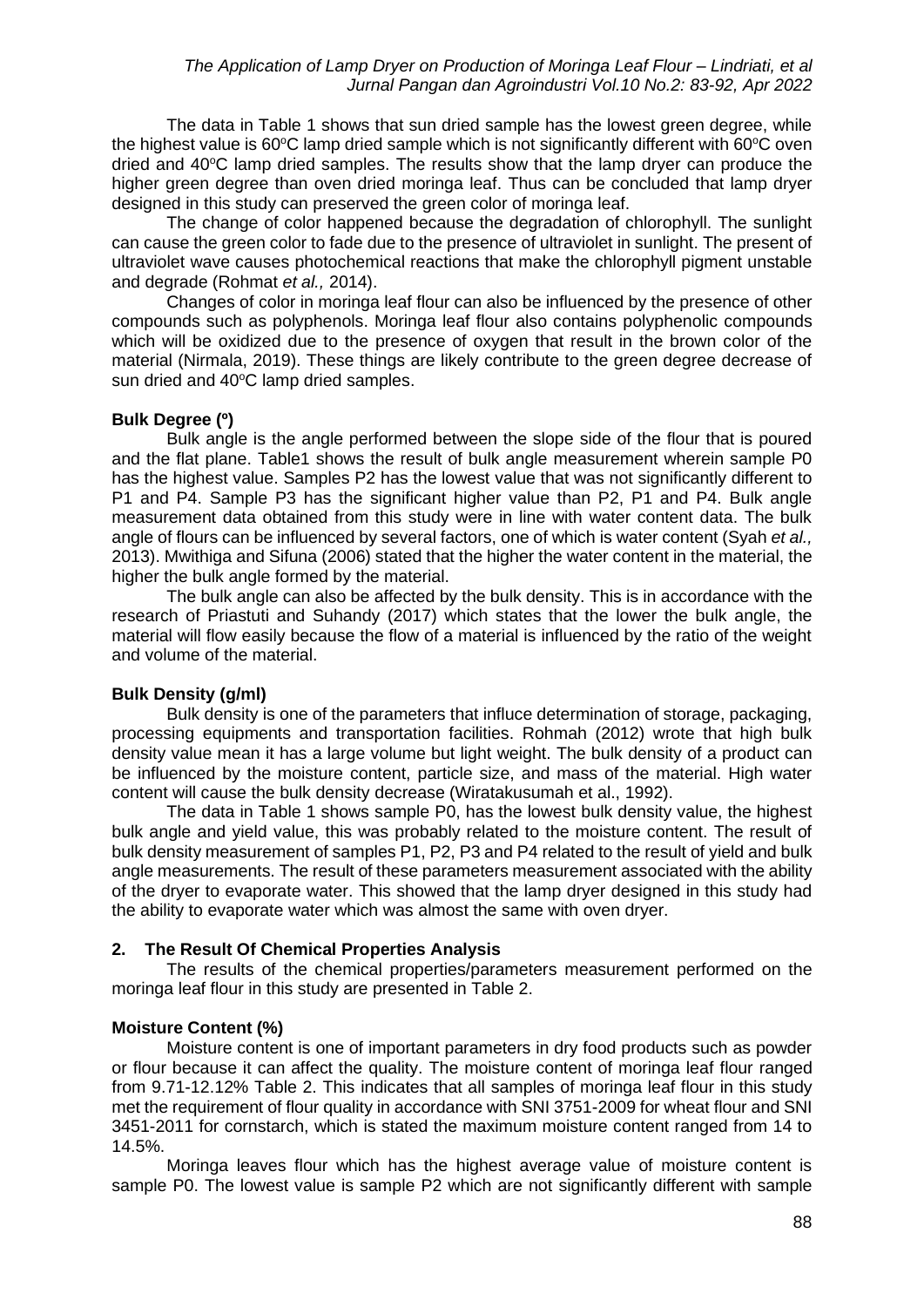P1, P3 and P4. Moringa leaf flour treatments P1, P2, P3 and P4 did not differ much from the smallest sample P2. This shows that the lamp dryer designed in this study is able to produce flour with the quality requirements of moisture content according to SNI as well as oven dryer.

| <b>Samples</b>                                     | <b>Moisture</b><br><b>Content</b><br>$(\%)$ | Vitamin C<br>(a)  | <b>Clorophyl</b><br>(mg/mL) | <b>Total</b><br>polyphen<br>οl<br>(mg/mL) | Antioxidan<br>t activity<br>(%) |
|----------------------------------------------------|---------------------------------------------|-------------------|-----------------------------|-------------------------------------------|---------------------------------|
| Po (sun dried moringa leaf                         | $12.12 \pm$                                 | $31.48 \pm$       | 14.00 $\pm$                 | $5.24 \pm$                                | 53.20 $\pm$                     |
| flour)                                             | 0.19 <sub>b</sub>                           | 0.92c             | 0.02 <sub>b</sub>           | 0.16 <sub>b</sub>                         | 0.89c                           |
| $(40^{\circ}C)$<br>dried<br>P1<br>oven             | $10.10 \pm$                                 | $27.80 \pm$       | $12.75 \pm$                 | $5.45 \pm$                                | $28.27 \pm$                     |
| moringa leaf flour)                                | 0.01a                                       | 0.68a             | 0.07a                       | 0.17 <sub>b</sub>                         | 0.56a                           |
| $(60^{\circ}C)$<br>dried<br>P <sub>2</sub><br>oven | $9.71 \pm$                                  | $30.26 \pm$       | $18.44 \pm$                 | 6.10 $\pm$                                | 66.93 $\pm$                     |
| moringa leaf flour)                                | 0.18a                                       | 0.98c             | 0.19c                       | 0.05c                                     | 0.94d                           |
| $(40^{\circ}C)$<br>dried<br>P3<br>lamp             | $10.13 \pm$                                 | $26.48 \pm$       | $18.41 \pm$                 | $4.88 +$                                  | 43.45 $\pm$                     |
| moringa leaf flour)                                | 0.14a                                       | 0.98a             | 0.21c                       | 0.04a                                     | 0.60 <sub>b</sub>               |
| $(60^{\circ}C)$<br>dried<br>P4<br>lamp             | $10.03 \pm$                                 | $28.28 \pm$       | 19.25 $\pm$                 | $4.98 \pm$                                | 43.84 $\pm$                     |
| moringa leaf flour)                                | 0.03a                                       | 0.98 <sub>b</sub> | 0.18 <sub>d</sub>           | 0.05a                                     | 0.31 <sub>b</sub>               |

Tabel 2. The results of moisture content, vitamin C, Chlorophyl, total polyphenol and antioxidant activity measurement.

### **Vitamin C Content (%)**

Vitamin C is one of the water-soluble vitamins which is very required to the human body. Vitamin C has a strong antioxidant activity (Padayatty *et al.,* 2003). Vega-Gálvez *et al.* (2009) stated that vitamin C is an unstable compound and the decrease of concentration is accelerated by increasing temperature.

The highest vitamin C content was obtained from the P0 sample which the value was not significantly different with P2 sample. Wherein sample P3 had the lowest value of vitamin C which was not significantly different with sample P1. The vitamin C content in this research seems to be not only depend on drying temperature. Although, for sun dried it was supposed to be the low drying temperature, that is ranging 30 - 35ºC (Winangsih and Parman, 2013).

At the same drying temperature and time, the vitamin C content of lamp dried samples (P3 and P4) were lower than oven-dried samples (P1 and P2). The result of this study indicate that light rays have the ability to degrade vitamin C. Research by akmakçi and Turgut (2005) showed that vitamin C levels in milk samples stored in areas exposed to fluorescent and tungsten light were lower than samples stored in non-contact areas, where the decrease in vitamin C levels is greater if the light intensity is increased.

### **Chlorophyll Content (mg/L)**

Chlorophyll is a green pigment that is usually contained in many green leaves and foodstuffs. The measurement of chlorophyll content in this research was ranged from 12.68 - 19.44

Based on Table 2, P1 sample has the lowest chlorophyll content and P4 had the highest. These results indicate that the lamp drying designed in this study was able to maintain the chlorophyll content and degree of green when compared to sun drying and oven drying.

### **Total Polyphenol (mg/ml)**

Total polyphenols or commonly known as soluble tannins are one of the phytochemical compounds that can be found in plant parts such as leaves, seeds, and fruit. Polyphenols have many benefits for the human body because most polyphenols have antioxidant activity. The total polyphenol content in moringa leaf flour was measured using the Follin cialceteu method.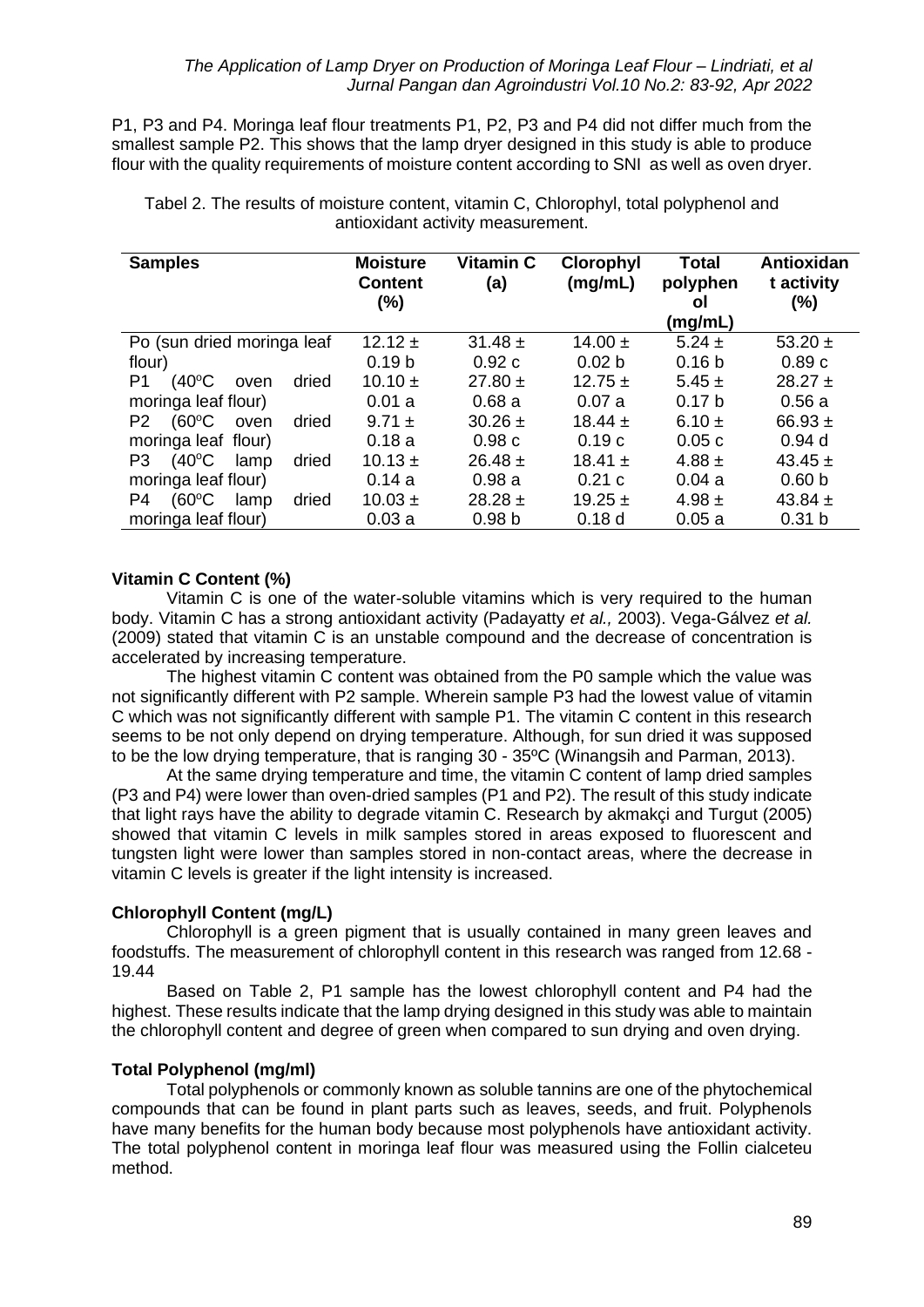The results total polyphenols the measurement in this study are presented in Table 2. The data in Table 2 shows that the lowest total polyphenol content is in samples P3 and P4 the dried lamp sample. This mean that the degradation of polyphenols is not only because of oxidation and high temperatures, but the light can also degrade polyphenols.

### **Antioxidant Activity (%)**

The antioxidant activity of a food ingredient can be determined using the DPPH method. The results of antioxidant measurement are represented as percentage of inhibition. The higher the percentage of inhibition, the stronger the antioxidant activity of moringa leaf flour.

The results of antioxidant activity measurement in this study are presented in Table 2. The datas shows that the lowest antioxidant activity was in sample P1 and the highest was in sample P2, both of which were moringa leaf flour made by oven drying. Meanwhile, the antioxidant activity values of the samples with P3 and P4 were not significantly different, although they were dried at different times and temperatures. Sample P0, the sun dried sample, had the second highest value after P1.

This evidence showed that the antioxidant activity were not in line with the value of color and chlorophyll content. This was in accordance with the result of the research by Alves *et al.* (2017) which showed that the decolorization process in the manufacture of moringa leaf flour affected the chemical content but did not reduce the value of antioxidant activity.

Antioxidant activity is influenced by levels of chlorophyll, vitamin C, and polyphenols, beside several other bioactive compounds in moringa leaf flour. The result of these research was agree with that statement, it can be seen that the higher the concentration of these three compounds, the higher the antioxidant activity of moringa leaf flour. This is in accordance with the literature which states that these three compounds have antioxidant activity (Siddhuraju and Becker, 2003; Sreelatha and Padma, 2009).

### **CONCLUSION**

The results showed that the lamp dryer that was designed in this study can produce moringa leaf flour which had good physical and chemical properties. The properties are 35.22 – 35.10% of yield; 4.60 – 4.70 of green degree which is the highest score among all samples;  $8.09 - 8.44$  of bulk angle and  $0.43 - 0.43$  of bulk density. Other than that the lamp dryer can produce moringa leaf flour that has 10.03 – 10.13% of moisture content wherein meets the SNI standart; 26.48 – 28.28% of vitamin C; 18.41 – 19.25 mg/L of chlorophyll ; 43.45 – 43.84% of antioxidant activity. The results of the total polyphenol content measurement showed that lamp dried moringa leaf flour has the lowest content compare to sun dried and oven dried moringa leaf. The total polyphenol of lamp dried moringa leaf was 4.88 – 4.98 mg/L.

### **REFERENCES**

- Alves, A. da S., Teixeira, E. M. B., Oliveira, G. C., Arantes-Pereira, L., Oliveira, C.C. & Costa, L. L. (2017). Physicochemical characterization and antioxidant activity of decolorized *Moringa Oleifera Lam* leaf flour. *Nutritive 42 (31), 2 - 5.*
- AOAC. (1995). *Official Methods of Analysis of Association of Official Analytical Chemist*. Virginia USA: AOAC International.
- Burda, S. & Oleszek, W. (2001). Antioxidant and antiradical activities of flavonoids. *Journal of Agricultural and Food Chemistry*, *49* (6), 2774-2779.
- Çakmakçi, S. & Turgut, T. (2005). Influence of different light sources, illumination intensities and storage times on the vitamin C content in pasteurized milk. *Turkish Journal Veterinary and Animal Sciences 29, 1097-1100*

Chandra, A. & Witono, J. R. B. (2018). Pengaruh berbagai proses dehidrasi pada pengeringan daun stevia rebaudiana. *Seminar Nasional Teknik Kimia Kejuangan,* 11.

Conde, E., Cadahía, E., García-Vallejo, M.C., Fernández de Simón, B. & González Adrados, J.R. (1997). Low molecular weight polyphenols in cork of quercus suber. *Journal of*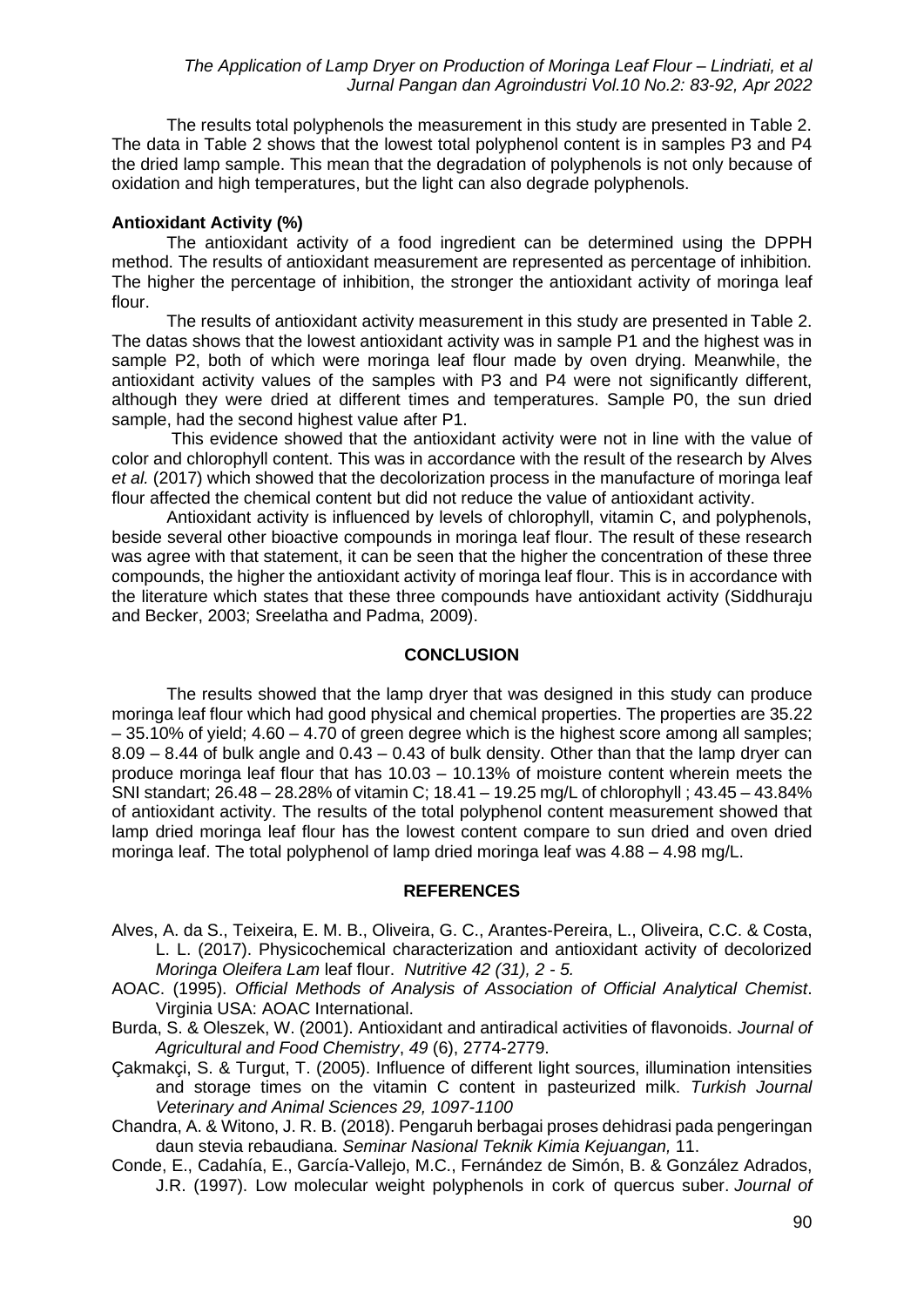*Agricultural and Food Chemistry*, *45* (7), 2695-2700.

- Fajri, F. & Rahmatu, R. (2018). Kadar klorofil dan vitamin C daun kelor (*Moringa Oleifera Lam*) dari berbagai ketinggian tempat tumbuh. *Agrotekbis*, *6* (2).
- Hanarisetya, N. (2019). Pengaruh Cara Pengeringan Dan Perebusan Terhadap Aktivitas Antioksidan Dan Mutu Organoleptik Daun Kelor *(Moringa oleifera Lamk). Disertasi. :* Universitas Sahid.
- Huriawati, F., Yuhanna, W.L. & Mayasari, T. (2016). Pengaruh metode pengeringan terhadap kualitas serbuk seresah *Enhalus Acoroides* dari pantai tawang pacitan. *Bioeksperimen: Jurnal Penelitian Biologi*, 2 (1), 35-43.
- Johnson, B. (2005). Clinical Perspectives on The Health Effects of Moringaoleifera: A Promising Adjunct for Balanced Nutrition and Better Health. KOS health publications.
- Leviana, W. & Paramita, V. (2017). Pengaruh suhu terhadap kadar air dan aktivitas air dalam bahan pada kunyit (Curcuma longa) dengan alat pengering electrical oven. *Metana*, *13*  (2), 37-44.
- Mwithiga, G. & Sifuna, M.M. (2006). Effect of moisture content on the physical properties of three varieties of sorghum seeds. *Journal of food engineering*, *75* (4), 480-486.
- Nirmala, N.H. (2019). *Pengaruh Cara Pengeringan Dan Perebusan Terhadap Aktivitas Antioksidan Dan Mutu Organoleptik Daun Kelor (Moringa oleifera Lamk). Disertasi.* Surakarta: Universitas Sahid.
- Okaka, J.C. & Potter, N.N. (1979). Functional and storage properties of cowpea-wheat flour blends in bread making. *J. Food Sci*ence, 42, 822–833.
- Padayatty, S.J., Katz, A., Wang, Y., Eck, P., Kwon, O., Lee, J.H., Chen, S., Corpe, C., Dutta, A., Dutta, S.K. & Levine, M. (2003). Vitamin C as an antioxidant: evaluation of its role in disease prevention. *Journal of the American College of Nutrition*, *22* (1), 18 - 35.
- Priastuti, R.C. & Suhandy, D. (2017). Pengaruh arah dan ketebalan irisan kunyit terhadap sifat fisik tepung kunyit yang dihasilkan. *Jurnal Teknik Pertanian Lampung (Journal of Agricultural Engineering)*, *5* (2), 101-108.
- Rahayu, T.B. & Nurindahsari Y.A.W. (2019). Peningkatan status gizi balita melalui pemberian daun kelor (*Moringa oleifera*). *Jurnal Kesehatan Madani Medika.* 9 (2), 87-91.
- Rizal, S., Surmarlan, S. H. & Yulianingsih, R. (2013). Pengaruh konsentrasi natrium bisulfit dan suhu pengeringan terhadap sifat fisik-kimia tepung biji nangka (Artocarpus heterophyllus). *Jurnal Bioproses Komoditas Tropis*, *1* (2), 1 -10.
- Rohmah, M. (2012). Karakterisasi sifat fisikokimia tepung dan pati pisang kapas*. Jurnal Teknologi Pertanian Universitas Mulawarman, 8* (1), 20 – 24.
- Rohmat, N., Ibrahim, R. & Riyadi, P.H. (2014). Pengaruh perbedaan suhu dan lama penyimpanan rumput laut sargassum polycystum terhadap stabilitas ekstrak kasar pigmen klorofil. *Jurnal Pengolahan dan Bioteknologi Hasil Perikanan*, *3* (1), 118-126.
- Setyowatik, A. T. (2011). Pengaruh Suhu dan Lama Pengeringan terhadap Kadar Vitamin A dan Vitamin C, serta Aktivitas Antioksidan Teh Daun Kelor (Moringa oleifera Lam). *Skripsi*. Surabaya: Universitas Pembangunan Nasional "Veteran" Jawa Timur.
- Syah, H. Yusmanizar, Y. & Maulana, O. (2013). Karakteristik fisik bubuk kopi arabika hasil penggilingan mekanis dengan penambahan jagung dan beras ketan. *Jurnal Teknologi dan Industri Pertanian Indonesia*, *5* (1), 32-37.
- Tamaheang, T., Makapedua, D.M. & Berhimpon, S. (2017). Kualitas rumput laut merah (Kappaphycus alvarezii) dengan metode pengeringan sinar matahari dan cabinet dryer, serta rendemen Semi-Refined Carrageenan (SRC). *Media Teknologi Hasil Perikanan*, *5*  (2), 58-63.
- Vega-Gálvez, A., Scala, K.D., Rodríguez, K., Lemus-Mondaca, R., Miranda, M., López, J. & Perez-Won, M. (2009). Effect of air-drying temperature on physico-chemical properties, antioxidant capacity, colour and total phenolic content of red pepper (Capsicum annuum, L. var. Hungarian). *Food Chemistry*, *117* (4), 647-653.
- Wijianti, E.S., Setiawan, Y. & Mulyana, A. (2017). Karakteristik pengering lada menggunakan mesin pengering. *Prosiding Seminar Nasional Penelitian Dan Pengabdian Pada Masyarakat*.
- Winangsih, W. & Parman, S. (2013). Pengaruh metode pengeringan terhadap kualitas